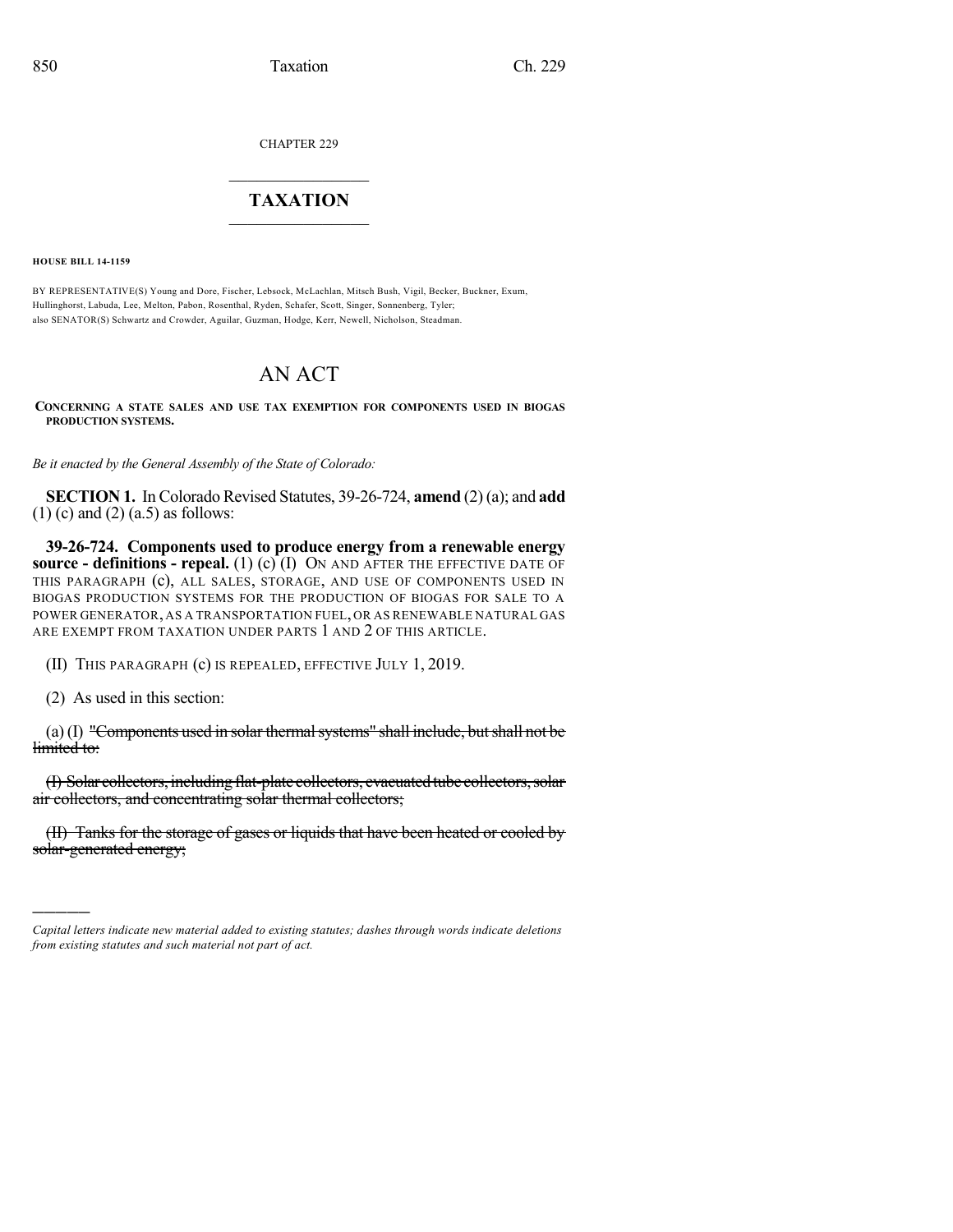(III) Pumps, impellers, and fans for the circulation of gases or liquids that have been heated or cooled by solar-generated energy;

(IV) Heat exchangers used to transfer solar-generated energy;

Support structures, racks, and foundations for any components listed in subparagraphs  $(I)$  to  $(IV)$  of this paragraph  $(a)$ ; and

(VI) Any other system components such as piping, valves, gauges, fittings, insulation, and controls for any components listed in subparagraphs (I) to (IV) of this paragraph (a). "COMPONENTS USED IN BIOGAS PRODUCTION SYSTEMS" INCLUDES ALL TANGIBLE PERSONAL PROPERTY USED IN CONNECTION WITH THE PRODUCTION OFBIOGAS AND RELATED SOLID BY-PRODUCTS AND LIQUID BY-PRODUCTS,INCLUDING BUT NOT LIMITED TO:

(A) ANAEROBIC DIGESTION SYSTEMS, INCLUDING BUT NOT LIMITED TO TRUCK WEIGHING EQUIPMENT, TRUCK UNLOADING EQUIPMENT, MANURE RECEIVING PITS, SUBSTRATE STORAGE TANKS, SUBSTRATE RECEIVING PITS, DOSING TANKS, ANAEROBIC DIGESTER TANKS, NATURAL GAS-FIRED BOILERS, BLOWERS, PUMPS, ELECTRICAL EQUIPMENT, CONTROL SYSTEMS, PIPING, VALVES, AND RELATED TANGIBLE PERSONAL PROPERTY;

(B) BIOGAS UPGRADE SYSTEMS, INCLUDING BUT NOT LIMITED TO PRESSURIZED GAS PROCESSING TECHNOLOGY SYSTEMS,OXYGEN REMOVAL GAS SYSTEMS,BOOSTER COMPRESSORS,GROUND FLARES,DRYERS,PUMPS,ELECTRICAL EQUIPMENT,CONTROL SYSTEMS,GAS PIPELINE INTERCONNECTION EQUIPMENT,PIPING,VALVES,HYDROGEN SULFIDE GAS CLEAN UP SYSTEMS, AND RELATED TANGIBLE PERSONAL PROPERTY; AND

(C) DIGESTED SOLIDS SYSTEMS, INCLUDING BUT NOT LIMITED TO HOLDING PITS, CENTRIFUGES, OTHER DEWATERING EQUIPMENT, PUMPS, ELECTRICAL EQUIPMENT, CONTROL SYSTEMS,CONVEYORS,WATER STORAGE PONDS AND RELATED EQUIPMENT, PIPING, VALVES, AND RELATED TANGIBLE PERSONAL PROPERTY.

(II) THIS PARAGRAPH (a) IS REPEALED, EFFECTIVE JULY 1, 2019.

(a.5) "COMPONENTS USED IN SOLAR THERMAL SYSTEMS" INCLUDE, BUT ARE NOT LIMITED TO:

(I) SOLAR COLLECTORS,INCLUDING FLAT-PLATE COLLECTORS, EVACUATED TUBE COLLECTORS, SOLAR AIR COLLECTORS, AND CONCENTRATING SOLAR THERMAL COLLECTORS;

(II) TANKS FOR THE STORAGE OF GASES OR LIQUIDS THAT HAVE BEEN HEATED OR COOLED BY SOLAR-GENERATED ENERGY;

(III) PUMPS, IMPELLERS, AND FANS FOR THE CIRCULATION OF GASES OR LIQUIDS THAT HAVE BEEN HEATED OR COOLED BY SOLAR-GENERATED ENERGY;

(IV) HEAT EXCHANGERS USED TO TRANSFER SOLAR-GENERATED ENERGY;